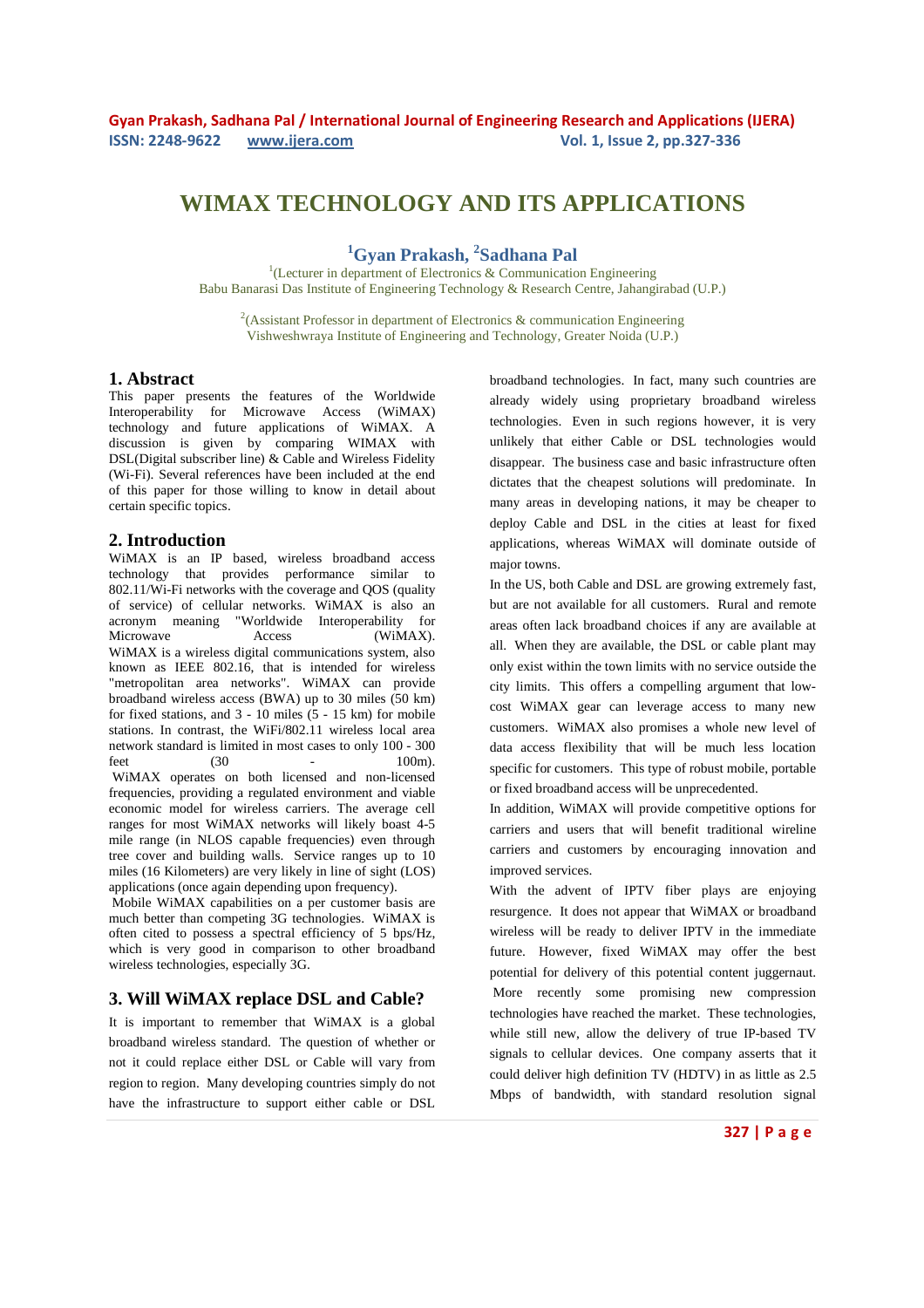requiring 1.5 Mbps. These speeds are within the potential reach of WiMAX.

Qualcomm and its MediaFlo system are one good example of such technologies. It is important to note that the resolution of this TV or video system is not at the level of standard TV, but progress is occurring rapidly.

## **4. IEEE 802.16**

The IEEE developed the 802.16 in its first version to address line of sight (LOS) access at spectrum ranges from 10 GHz to 66 GHz. The technology has evolved through several updates to the standard such as 802.16a, 802.16c, the Fixed WiMAX 802.16d (802.16-2004) specification and lastly the mobile 802.16e set that are currently commercially available. The upcoming 802.16m standard is due to be ratified in 2010. The first update added support for 2 GHz through 11 GHz spectrum with NLOS capability. Each update added additional functionality or expanded the reach of the standard. For example, the 802.16c revision added support for spectrum ranges both licensed and unlicensed from 2 GHz to 10 GHz. It also improved quality of service (QOS) and certain improvements in the media access control (MAC) layer along with adding support for the HiperMAN European standard. The number of supported physical (PHY) layers was increased. Transport mediums such as IP, Ethernet and asynchronous transfer mode (ATM) were added.

Concentrated in 2- to 11-GHz WMAN, with the following set of features:

- Service area range 50 km<br> $>$  NI oS
- NLoS
- $\geq$  QoS designed in for voice/video, differentiated services<br> $\geq$  Very high spectrum utilization: 3.8 bit/Hz
- Very high spectrum utilization: 3.8 bit/Hz
- Up to 280 Mbps per BS
- Speed 70 Mbps

## **5. WiMAX—Evolution of the Technology**

As the envisioned usage scenario has evolved over time, so has evolved the technological basis of WiMAX. The IEEE 802.16 technical specification has now evolved through three generations:

• IEEE 802.16: High data rate, highpower, PTP, LOS, fixed SSs

• IEEE 802.16-2004: Medium data rate, PTP, PMP, fixed SSs

• IEEE 802.16-2005: Low-medium data rate, PTP, PMP, fixed or mobile SSs.



### **6. WiMAX System**

A WiMAX system consists of two parts:

• A **WiMAX tower - s**imilar in concept to a cell-phone tower- A single WiMAX tower can provide coverage to a very large area as big as 3,000 square miles (~8,000 square km).

• A **WiMAX receiver** – The receiver and antenna could be a small box or PCMCIA card, or they could be built into a laptop the way WiFi access is today.

A WiMAX tower station can connect directly to the Internet using a high bandwidth, wired connection (for example, a T3 line). It can also connect to another WiMAX tower using a line-of-sight, microwave link. This connection to a second tower (often referred to as a **backhaul**), along with the ability of a single tower to cover up to 3,000 square miles, is what allows WiMAX to provide coverage to remote rural areas.

Compared to the complicated wired network, a WiMAX system only consists of two parts:

The WiMAX base station (BS) and WiMAX subscriber station (SS), also referred to as customer premise equipments (CPE). Therefore, it can be built quickly at a low cost. Ultimately, WiMAX is also considered as the next step in the mobile technology evolution path. The potential combination of WiMAX and CDMA standards is referred to as 4G.

#### **6.1 System Model**

IEEE 802.16 supports two modes of operation: PTP and PMP.

#### **6.1.1 Point-to-point (PTP)**

The PTP link refers to a dedicated link that connects only two nodes: BS and subscriber terminal. It utilizes resources in an inefficient way and substantially causes high operation costs. It is usually only used to serve high-value customers who need extremely high bandwidth, such as business high-rises, video postproduction houses, or scientific research organizations. In these cases, a single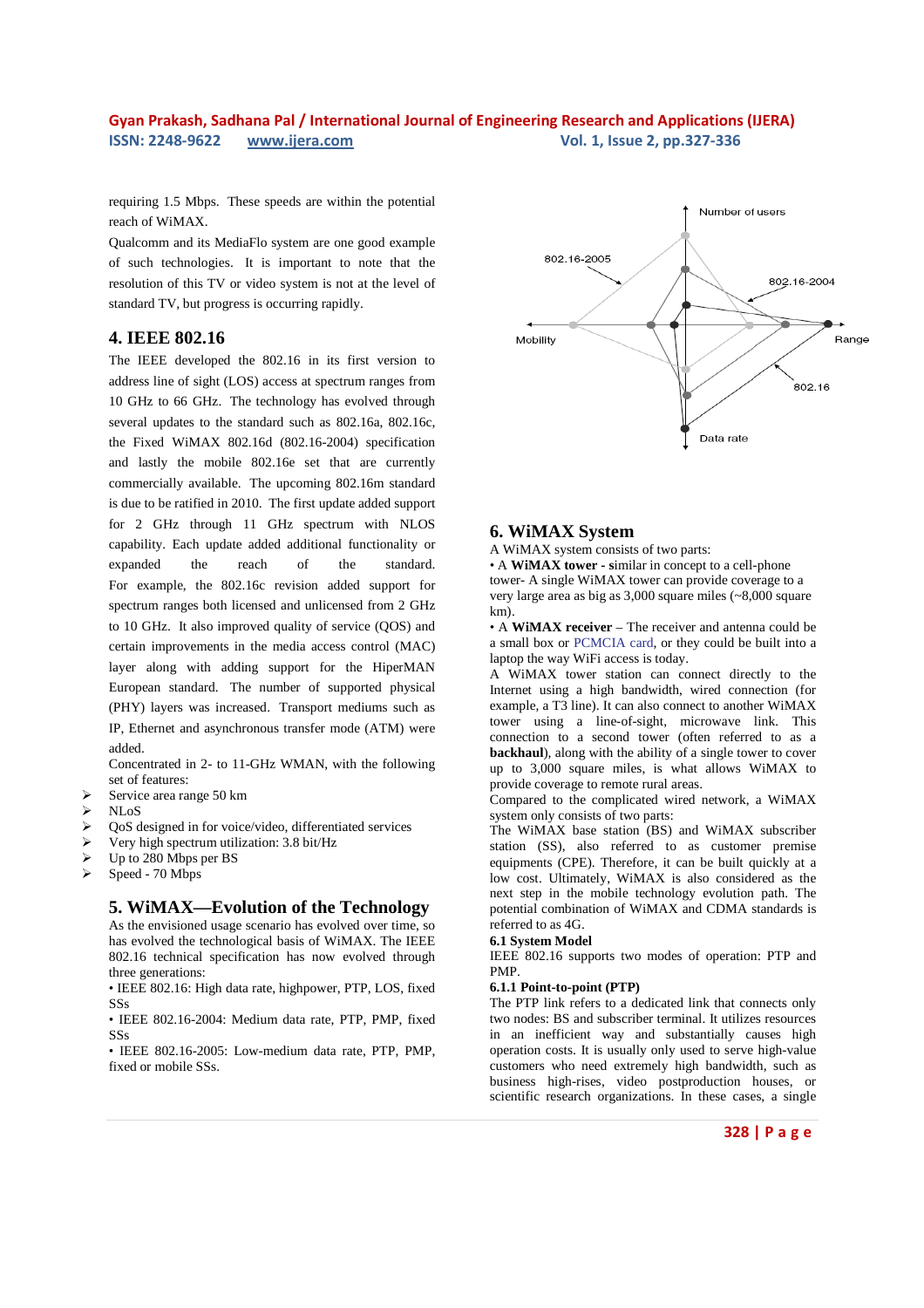connection contains all the available bandwidth to generate high throughput. A highly directional and high-gain antenna is also necessary to minimize interference and maximize security.

#### **6.1.2 Point-to-multipoint (PMP)**

The PMP topology, where a group of subscriber terminals are connected to a BS separately (shown in Figure), is a better choice for users who do not need to use the entire bandwidth. Under PMP topology, sectoral antennas with highly directional parabolic dishes (each dish refers to a sector) are used for frequency reuse. The available bandwidth now is shared between a group of users, and the cost for each subscriber is reduced.



#### **6.1.3 Mesh Topology**

In addition to PTP and PMP, 802.16a introduces the mesh topology, which is a more flexible, effective, reliable, and portable network architecture based on the multihop concept. Mesh networks are wireless data networks that give the SSs more intelligence than traditional wireless transmitters and receivers. In a PMP network, all the connections must go through the BS, while with mesh topology, every SS can act as an access point and is able to route packets to its neighbors by itself to enlarge the geographical coverage of a network. The architecture of a mesh system is shown in Figure. The routing across the network can be either proactive (using predetermined routing tables) or reactive (generating routes on demand).



### **7. WiMAX as a Metro-Access Deployment Option**

WiMAX is a worldwide certification addressing interoperability across IEEE 802.16 standards-based products. The IEEE 802.16 standard with specific revisions addresses two usage models:

- Fixed (IEEE 802.16d)
- Portable (IEEE 802.16e)

### **7.1 Fixed (IEEE 802.16d)**

Fixed WiMAX is the 802.16d standards or as it is sometimes called 802.16-2004. Its product profile utilizes the OFDM 256-FFT (Fast Fourier Transform) system profile, which is just different enough from its sister standard of Mobile WiMAX (802.16e) that the two are incompatible. Interestingly, both standards support both protocols within the technology protocol as well as the one chosen for Mobile WiMAX and the Korean WiBro/Mobile WiMAX standard. If the Forum had elected to use an OFDMA version in Fixed WiMAX, it would have been far easier to provide an upgrade path. This particular disconnect likely points to the emerging understanding of the marketplace power of WiMAX. More importantly, it indicates the power of the Korean WiBro/Mobile WiMAX persuasion, which heavily influenced the use of OFDMA® in the Mobile Standard. The Fixed WiMAX 802.16-2004 standard supports both time division duplex (TDD) and frequency division duplex (FDD) services---the latter of which is far more popular with mobile wireless providers than the newer TDD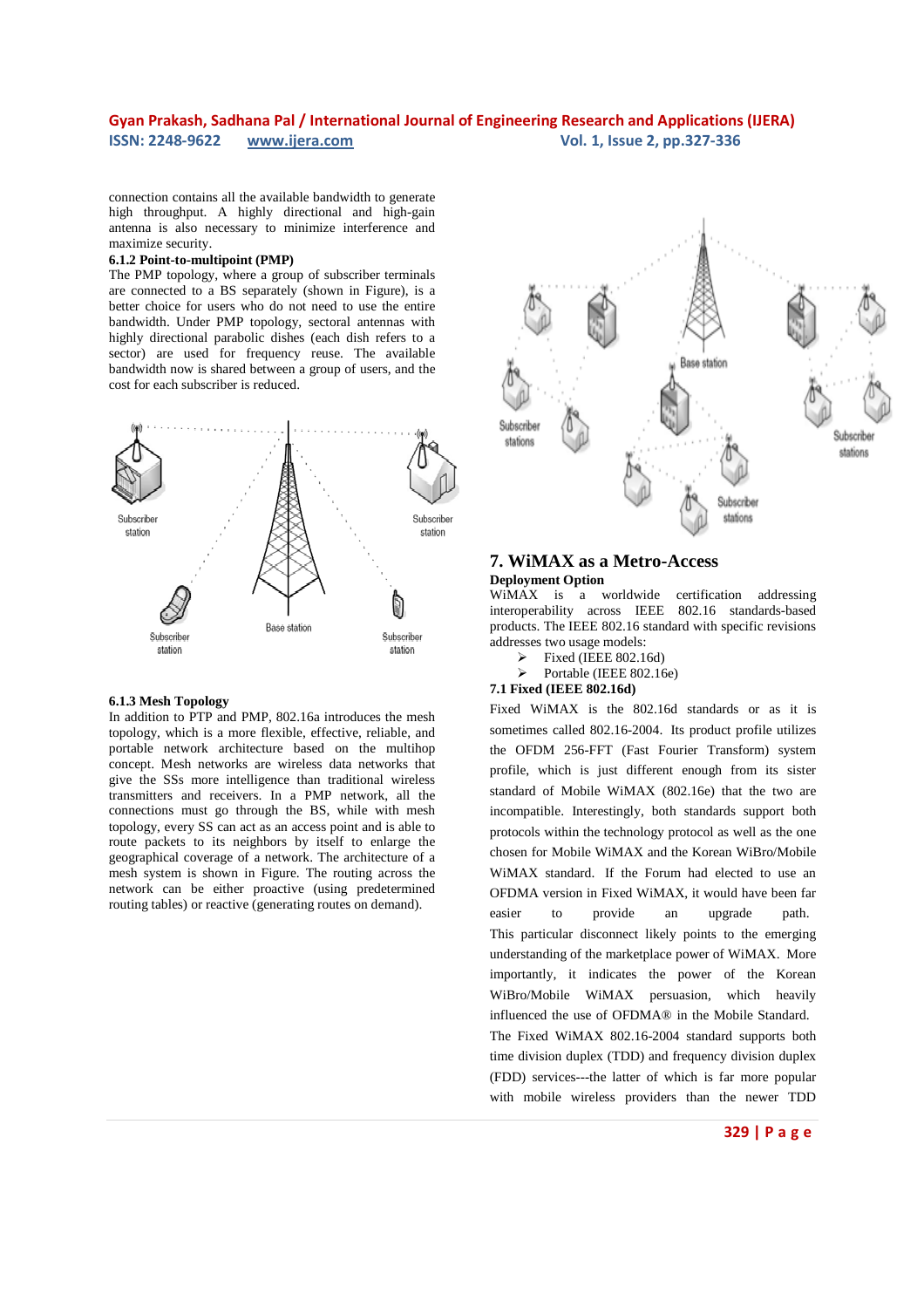### approach.

At this point, Fixed WiMAX 802.16d systems are widely deployed in both Europe and Asia, but it is clear that for many vendors the adoption of the Mobile WiMAX 802.16e is the option of choice. Having said this, the opening of the US 3.65 GHz spectrum range has opened up a 802.16d opportunity in the US as vendors adapt existing 3.5 GHz systems (and mostly Fixed WiMAX based built for International use) radio systems to use in this band.

### **7.2 Portable (IEEE 802.16e)**

The true Mobile WiMAX standard of 802.16e is divergent from Fixed WiMAX. It attracted a significant number of Forum members towards an opportunity to substantively challenge existing 3G technology purveyors. While clearly based on the same OFDM base technology adopted in 802.16-2004, the 802.16e version is designed to deliver service across many more sub-channels than the OFDM 256-FFT. It is important to note that both standards support single carrier, OFDM 256-FFT and at least OFDMA 1K-FFT.

The 802.16e standard adds OFDMA 2K-FFT, 512-FFT and 128-FFT capability. Sub-channelization facilitates access at varying distance by providing operators the capability to dynamically reduce the number of channels while increasing the gain of signal to each channel in order to reach customers farther away. The reverse is also possible. For example, when a user gets closer to a cell site, the number of channels will increase and the modulation can also change to increase bandwidth. At longer ranges, modulations like QPSK (which offer robust links but lower bandwidth) can give way at shorter ranges to 64 QAM (which are more sensitive links, but offer much higher bandwidth) for example. Each subscriber is linked to a number of subchannels that obviate multi-path interference. The upshot is that cells should be much less sensitive to overload and cell size shrinkage during the load than before. Ideally, customers at any range should receive solid QOS without drops that 3G technology may experience. Here is an in-depth Q&A on OFDMA®. The 802.16e version of WiMAX also incorporates support for multiple-input-multiple-output (MIMO) antenna technology as well as Beamforming and Advanced Antenna Systems (AAS), which are all "smart" antenna technologies that significantly improve gain of WiMAX

systems as well as throughput. The 802.16e standard is being utilized primarily in licensed spectrum for pure mobile applications. Many firms have elected to develop the 802.16e standard exclusively for both fixed and mobile versions. The 802.16e version of WiMAX is the closest comparable technology to the emerging LTE mobile wireless standard. Or rather, it is more proper to say that LTE is the most comparable to Mobile WiMAX in terms of capabilities as well as technology. The two competing technologies are really very much alike technically.

### **8. WiMAX Physical Layer**

The WiMAX physical layer is based on orthogonal frequency division multiplexing. OFDM is the transmission scheme of choice to enable high-speed data, video, and multimedia communications and is used by a variety of commercial broadband systems, including DSL, Wi-Fi and Digital Video. Broadcast-Handheld (DVB-H), and MediaFLO, besides WiMAX. OFDM is an elegant and efficient scheme for high data rate transmission in a nonline-of-sight or multipath radio environment.

#### **8.1 OFDM Technology**

Orthogonal frequency division multiplexing (OFDM) technology provides operators with an efficient means to overcome the challenges of NLOS propagation. OFDM is based on the traditional frequency division multiplexing (FDM), which enables simultaneous transmission of multiple signals by separating them into different frequency bands (subcarriers) and sending them in parallel. In FDM, guard bands are needed to reduce the interference between different frequencies, which causes bandwidth wastage .Therefore, it is not a spectrum-efficient and cost-effective solution. However, OFDM is a more spectrum-efficient method that removes all the guard bands but keeps the modulated signals orthogonal to mitigate the interference level.



Comparison between FDM and OFDMA

As shown in figure the required bandwidth in OFDM is significantly decreased by spacing multiple modulated carriers closer until they are actually overlapping.OFDM uses fast Fourier transform (FFT) and inverse FFT to convert serial data to multiple channels. The FFT size is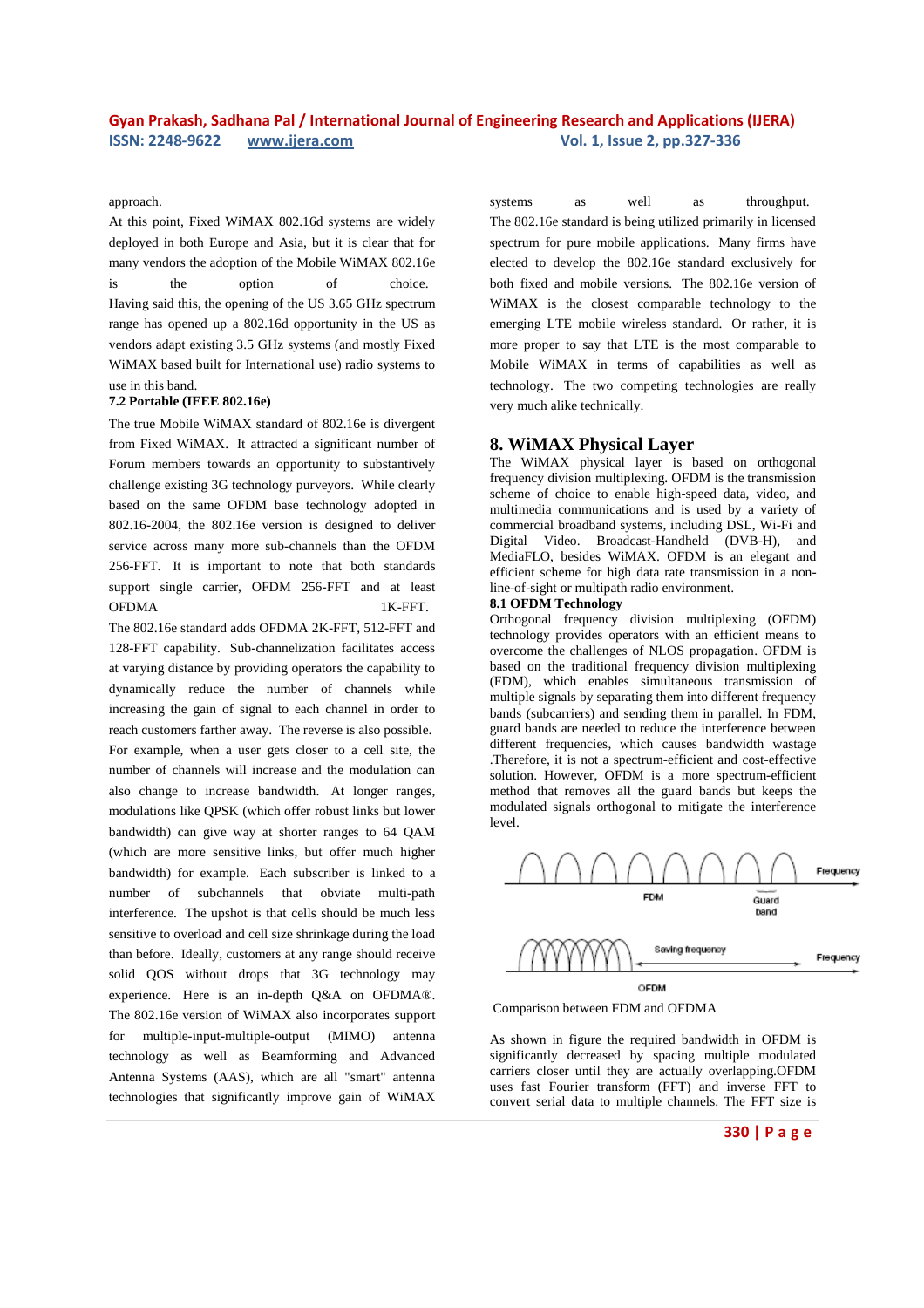256, which means a total number of 256 sub channels (carriers) are defined for OFDM. In OFDM, the original signal is divided into 256 subcarriers and transmitted in parallel. Therefore, OFDM is referred to as a multicarrier modulation scheme. Compared to single-carrier schemes, OFDM is more robust against multipath propagation delay owing to the use of narrower subcarriers with low bit rates resulting in long symbol periods. A guard time is introduced at each OFDM symbol to further mitigate the effect of multipath delay spread.

The WiMAX OFDM waveform offers the advantage of being able to operate with the larger delay spread of the NLOS environment. By virtue of the OFDM symbol time and use of a cyclic prefix, the OFDM waveform eliminates the inter-symbol interference (ISI) problems and the complexities of adaptive equalization. Because the OFDM waveform is composed of multiple narrowband orthogonal carriers, selective fading is localized to a subset of carriers that are relatively easy to equalize. An example is shown below as a comparison between an OFDM signal and a single carrier signal, with the information being sent in parallel for OFDM and in series for single carrier.



The ability to overcome delay spread, multi-path, and ISI in an efficient manner allows for higher data rate throughput. As an example it is easier to equalize the individual OFDM carriers than it is to equalize the broader single carrier signal.



For all of these reasons recent international standards such as those set by IEEE 802.16, ETSI BRAN, and ETRI, have established OFDM as the preferred technology of choice.

#### **8.2 OFDM Parameters in WiMAX**

As mentioned previously, the fixed and mobile versions of WiMAX have slightly different implementations of the OFDM physical layer. Fixed WiMAX, which is based on IEEE 802.16- 2004, uses a 256 FFT-based OFDM physical layer. Mobile WiMAX, which is based on the IEEE 802.16e-20055 standard, uses a scalable OFDMA-based physical layer. In the case of mobile WiMAX, the FFT sizes can vary from 128 bits to 2,048 bits.

### **8.2.1 Fixed WiMAX OFDM-PHY:**

For this version the FFT size is fixed at 256, which 192 subcarriers used for carrying data, 8 used as pilot subcarriers for channel estimation and synchronization purposes, and the rest used as guard band subcarriers.6 Since the FFT size is fixed, the subcarrier spacing varies with channel bandwidth. When larger bandwidths are used, the subcarrier spacing increases, and the symbol time decreases. Decreasing symbol time implies that a larger fraction needs to be allocated as guard time to overcome delay spread. WiMAX allows a wide range of guard times that allow system designers to make appropriate trade-offs between spectral efficiency and delay spread robustness. For maximum delay spread robustness, a 25 percent guard time can be used, which can accommodate delay spreads up to 16 µs when operating in a 3.5MHz channel and up to 8 µs when operating in a 7MHz channel. In relatively benign multipath channels, the guard time overhead may be reduced to as little as 3 percent.

#### **8.2.2 Mobile WiMAX OFDMA-PHY:**

In mobile WiMAX, the FFT size is scalable from 128 to 2,048. Here, when the available bandwidth increases, the FFT size is also increased such that the subcarrier spacing is always 10.94 kHz. This keeps the OFDM symbol duration, which is the basic resource unit, fixed and therefore makes scaling have minimal impact on higher layers. A scalable design also keeps the costs low. The subcarrier spacing of 10.94 kHz was chosen as a good balance between satisfying the delay spread and Doppler spread requirements for operating in mixed fixed and mobile environments. This subcarrier spacing can support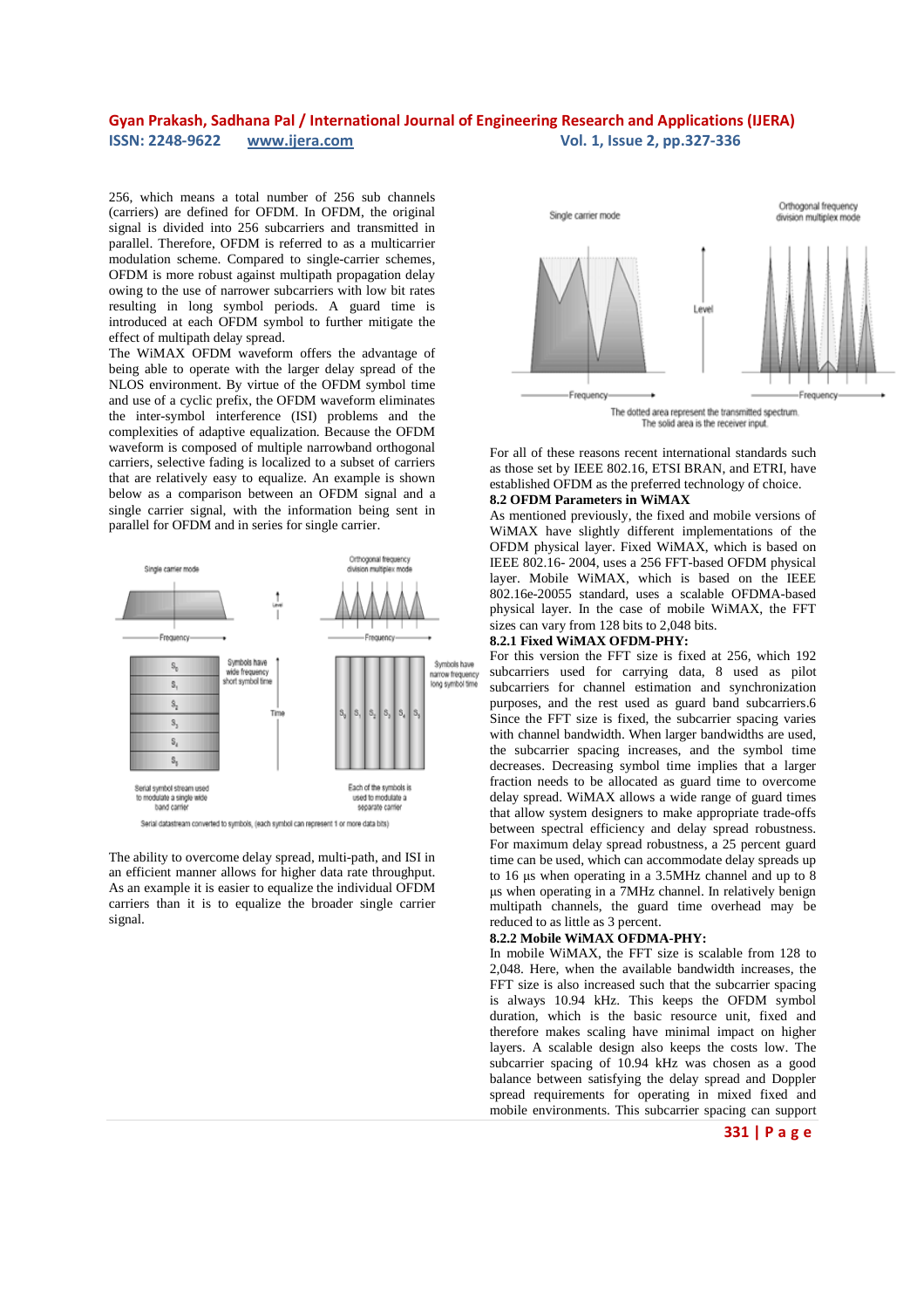delay spread values up to 20µs and vehicular mobility up to 125 kmph when operating in 3.5GHz. A subcarrier spacing of 10.94 kHz implies that 128, 512, 1,024, and 2,048 FFT are used when the channel bandwidth is 1.25MHz, 5MHz, 10MHz, and 20MHz, respectively. It should, however, be noted that mobile WiMAX may also include additional bandwidth profiles. For example, a profile compatible with WiBro will use an 8.75MHz channel bandwidth and 1,024 FFT. This obviously will require different subcarrier spacing and hence will not have the same scalability properties.

#### **8.3 Sub Channelization OFDMA**

Sub Channelization in the uplink is an option within WiMAX. Without sub channelization, regulatory restrictions and the need for cost effective CPEs, typically cause the link budget to be asymmetrical, this causes the system range to be up link limited. Sub channeling enables the link

budget to be balanced such that the system gains are similar for both the up and down links. Sub channeling concentrates the transmit power into fewer OFDM carriers; this is what increases the system gain that can either be used to extend the reach of the system, overcome the building

penetration losses, and or reduce the power consumption of the CPE. The use of sub channeling is further expanded in orthogonal frequency division multiple access (OFDMA) to enable a more flexible use of resources that can support nomadic or mobile operation.



Transmitted downstream OFDM spectrum from the base station, each slot represents a RF carrier

<u> 1989 - Johann Stoff, disk foar it fjild fan it fjild fan it fjild fan it fjild fan it fjild fan it fjild fan </u> Transmitted upstream OFDM spectrum from the CPE, all carriers are transmitted but at a quarter of the level of the base station, hence the range will be less

![](_page_5_Figure_9.jpeg)

same level as the base station, hence the range will be the same with a quarter of the capacity

#### **8.4 MAC-Layer Overview**

The primary task of the WiMAX MAC layer is to provide an interface between the higher transport layers and the physical layer. The MAC layer takes packets from the upper layer—these packets are called MAC service data units (MSDUs)—and organize them into MAC protocol data units (MPDUs) for transmission over the air. For received transmissions, the MAC layer does the reverse. The IEEE 802.16- 2004 and IEEE 802.16e-2005 MAC

design includes a convergence sub layer that can interface with a variety of higher-layer protocols, such as ATM, TDM Voice, Ethernet, IP, and any unknown future protocol. Given the predominance of IP and Ethernet in the industry, the WiMAX Forum has decided to support only IP and Ethernet at this time. Besides providing a mapping to and from the higher layers, the convergence sub layer supports MSDU header suppression to reduce the higher layer overheads on each packet. The WiMAX MAC is designed from the ground up to support very high peak bit rates while delivering quality of service similar to that of ATM and DOCSIS. The WiMAX MAC uses a variablelength MPDU and offers a lot of flexibility to allow for their efficient transmission. For example, multiple MPDUs of same or different lengths may be aggregated into a single burst to save PHY overhead. Similarly, multiple MSDUs from the same higher-layer service may be concatenated into a single MPDU to save MAC header overhead. Conversely, large MSDUs may be fragmented into smaller MPDUs and sent across multiple frames. Each MAC frame is prefixed with a generic MAC header (GMH) that contains a connection identifier (CID), the length of frame, and bits to qualify the presence of CRC, sub headers, and whether the payload is encrypted and if so, with which key. The MAC payload is either a transport or a management message. Besides MSDUs, the transport payload may contain bandwidth requests or retransmission requests. The type of transport payload is identified by the sub header that immediately precedes it. Examples of sub headers are packing sub headers and fragmentation sub headers. WiMAX MAC also supports ARQ, which can be used to request the retransmission of unfragmented MSDUs and fragments of MSDUs. The maximum frame length is

2,047 bytes, which is represented by 11 bits in the GMH.

### **8.4.1 Channel-Access Mechanisms**

In WiMAX, the MAC layer at the base station is fully responsible for allocating bandwidth to all users, in both the uplink and the downlink. The only time the MS has some control over bandwidth allocation is when it has multiple sessions or connections with the BS. In that case, the BS allocates bandwidth to the MS in the aggregate, and it is up to the MS to apportion it among the multiple connections. All other scheduling on the downlink and uplink is done by the BS. For the downlink, the BS can allocate bandwidth to each MS, based on the needs of the incoming traffic, without involving the MS. For the uplink, allocations have to be based on requests from the MS. The WiMAX standard supports several mechanisms by which an MS can request and obtain uplink bandwidth. Depending on the particular QoS and traffic parameters associated with a service, one or more of these mechanisms may be used by the MS. The BS allocates dedicated or shared resources periodically to each MS, which it can use to request bandwidth. This process is called polling. Polling may be done either individually (unicast) or in groups (multicast). Multicast polling is done when there is insufficient bandwidth to poll each MS individually. When polling is done in multicast, the allocated slot for making bandwidth requests is a shared slot,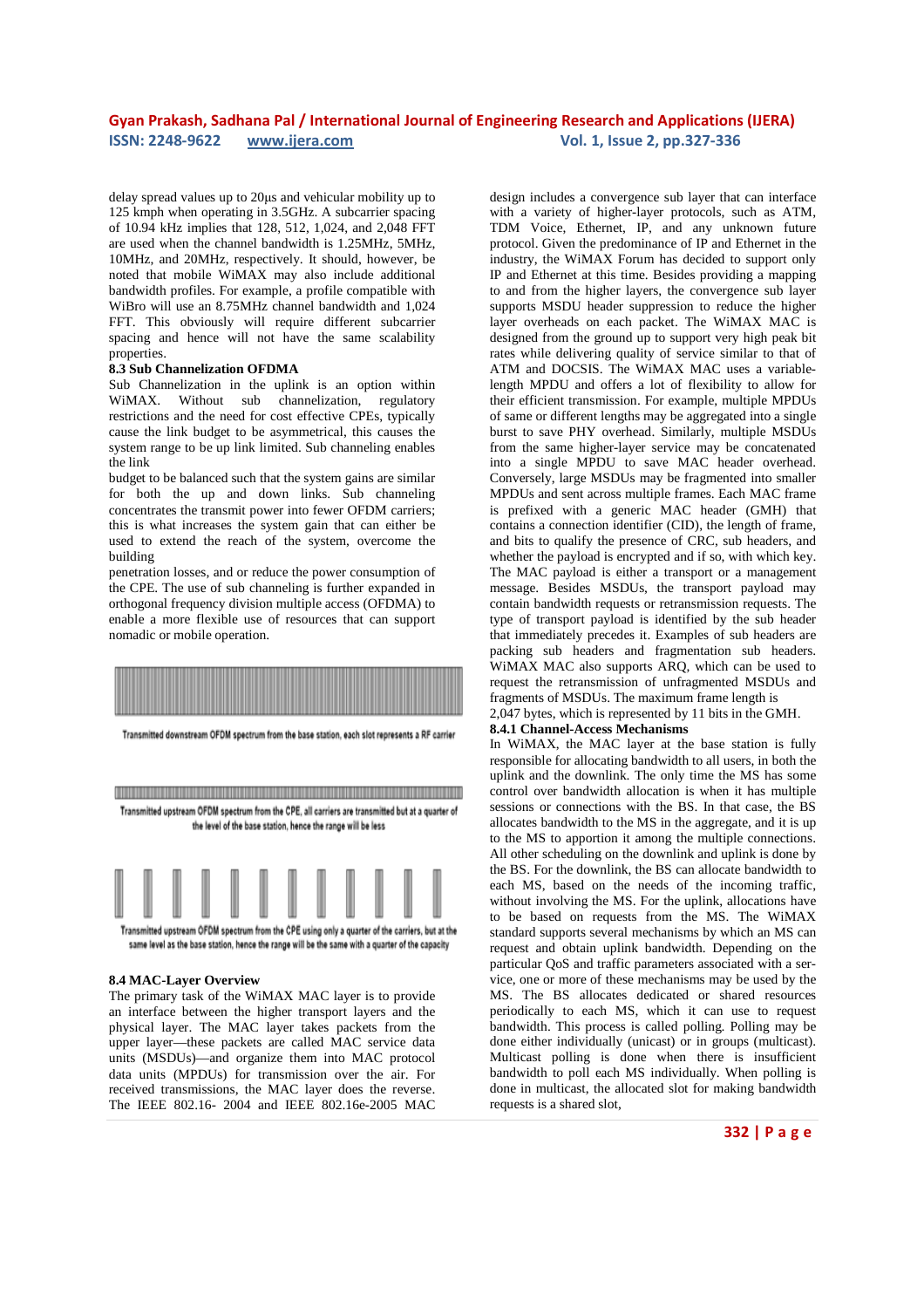![](_page_6_Figure_1.jpeg)

CRC: Cyclic Redundancy Check FSH: Fragmentation Subheader GMH: Generic MAC Header PSH: Packing Subheader SH: Subheader

which every polled MS attempts to use. WiMAX defines a contention access and resolution mechanism for the case when more than one MS attempts to use the shared slot. If it already has an allocation for sending traffic, the MS is not polled. Instead, it is allowed to request more bandwidth by

(1) Transmitting a stand-alone bandwidth request MPDU,

(2) Sending a bandwidth request using the ranging channel, or

(3) Piggybacking a bandwidth request on generic MAC packets.

#### **8.5 Power Control**

Power control algorithms are used to improve the overall performance of the system, it is implemented by the base station sending power control information to each of the CPEs to regulate the transmit power level so that the level received at the base station is at a predetermined level. In a dynamical changing fading environment this predetermined performance level means that the CPE only transmits enough power to meet this requirement. The converse would be that the CPE transmit level is based on worst-case conditions. The power control reduces the

overall power consumption of the CPE and the potential interference with other co-located base stations. For LOS the transmit power of the CPE is approximately proportional to its distance from the base station, for NLOS it is also heavily dependent on the clearance and obstructions.

#### **8.6 Adaptive Modulation**

Adaptive modulation allows the WiMAX system to adjust the signal modulation scheme depending on the signal to noise ratio (SNR) condition of the radio link. When the radio link is high in quality, the highest modulation scheme is used, giving the system more capacity. During a signal fade, the WiMAX system can shift to a lower modulation scheme to maintain the connection quality and link stability. This feature allows the system to overcome timeselective fading. The key feature of adaptive modulation is that it increases the range that a higher modulation scheme can be used over, since the system can flex to the actual fading conditions, as opposed to having a fixed scheme that is budgeted for the worst case conditions.

#### **8.7 Error Correction Techniques**

Error correction techniques have been incorporated into WiMAX to reduce the system signal to noise ratio requirements. Strong Reed Solomon FEC, convolution encoding, and interleaving algorithms are used to detect and correct errors to improve throughput. These robust error correction techniques help to recover error frames that may have been lost due to frequency selective fading or burst errors. Automatic repeat request (ARQ) is used to correct errors that cannot be corrected by the FEC, by having the error information resent. This significantly improves the bit error rate (BER) performance for a similar threshold level.

#### **9. Competing technologies**

Within the marketplace, WiMAX's main competition comes from widely deployed wireless systems with overlapping functionality such as UMTS and CDMA2000, as well as a number of Internet-oriented systems such as HIPERMAN and WiBro .Both of the two major 3G systems, CDMA2000 and UMTS, compete with WiMAX. Both offer DSL-class Internet access, in addition to phone service. UMTS has also been enhanced to compete directly with WiMAX in the form of UMTS-TDD, which can use WiMAX-oriented spectrum, and it provides a more consistent (lower bandwidth at peak) user experience than WiMAX (Figure). Moving forward, similar air interface technologies to those used by WiMAX are being considered for the 4G evolution of UMTS.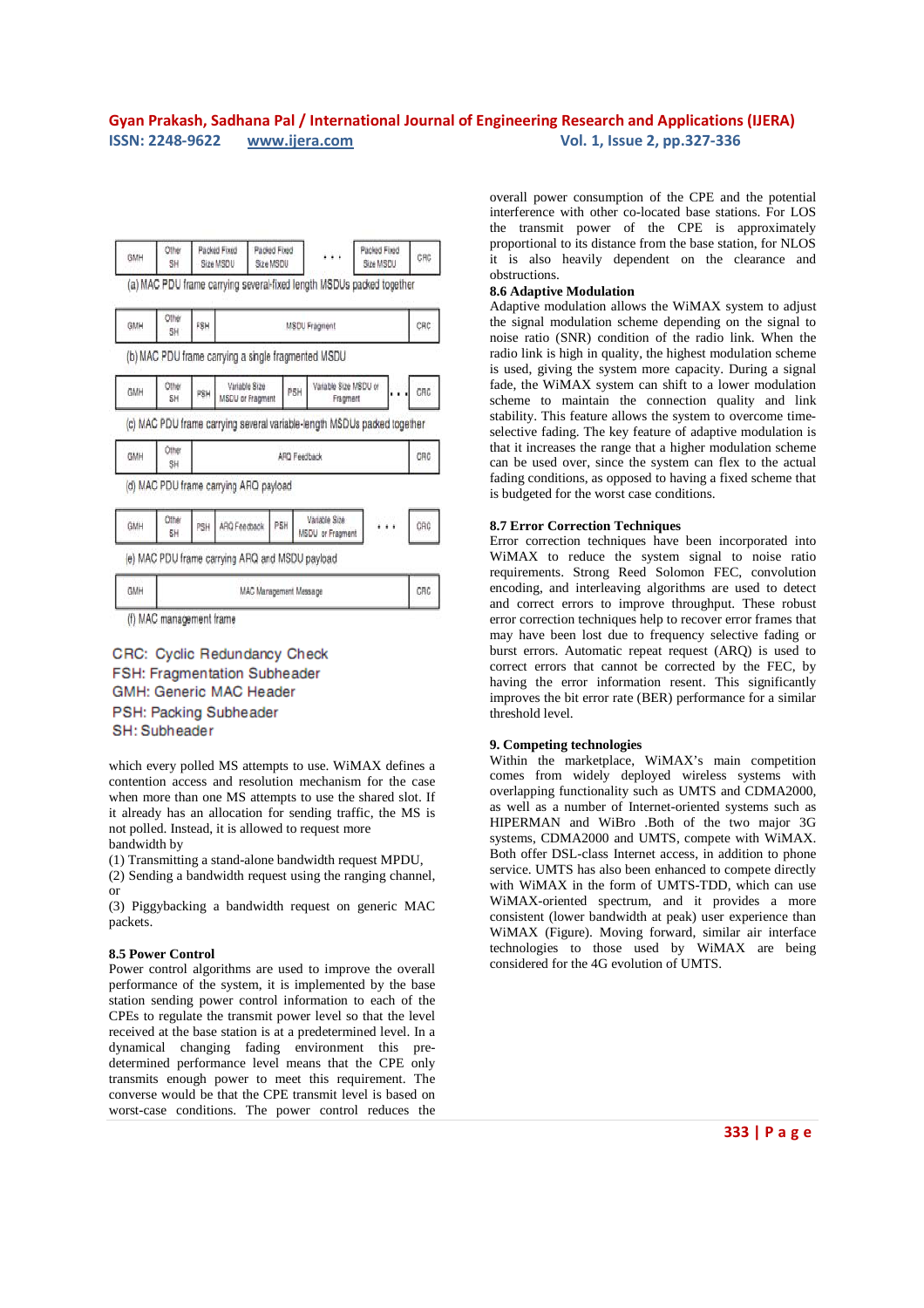![](_page_7_Figure_1.jpeg)

### **9.1 WiBro**

WiBro (wireless broadband) is an Internet technology being developed by the Korean telecom industry (Figure). In February 2002, the Korean government allocated 100 MHz of electromagnetic spectrum in the 2.3-GHz band, and in late 2004, WiBro Phase 1 was standardized by the TTA (Telecommunications Technology Association) of Korea. WiBro is the newest variety of mobile wireless broadband access. It is based on the same IEEE 802.16 standard as WiMAX but is designed to maintain connectivity on the go, tracking a receiver at speeds of up to 37 mi per hr (60 km/hr). WiMAX is the current standard in the United States, offering wireless Internet connectivity to mobile users at fixed ranges of up to 31 mi (50 km) from the transmitting base. However, it is not designed to be used while the receiver is in motion. WiBro can be thought of as mobile WiMAX, though the technology and its exact specifications will change as it undergoes refinements throughout its preliminary stages.

![](_page_7_Figure_4.jpeg)

**10. Will WiMAX compete with Wi-Fi?** 

Clearly, WiMAX and Wi-Fi are complementary technologies and will remain so for the foreseeable future. The widely available Wi-Fi technology used in hotspots in hotels, restaurants, airports and even larger Wi-Fi zones in some cities will continue to grow for many years. The recent flurry of municipal Wi-Fi mesh networks has only served to cement the technology into the wireless equation. Wi-Fi is not going away any time soon.

As the WiMAX standard grows into its first highs scale deployment with Clear wire in 2009 and continues to gain acceptance and drive cost reductions, new chipsets that incorporate the ability to function across multiple platforms will become more common in general with the MAN portion of this network technology slowly being converted to the more robust WiMAX systems, as the business cases for hotspot venues merit. Basically, this means that WiMAX users in a few years will be able to not only access Wi-Fi hotspots at a café, but could also have mobile citywide WiMAX access as well, along with access to other existing cellular technologies.

Multiple network capability in a single device is gaining traction and should be the norm in only a few years. Once again, this points towards a complementary aspect to the two technologies. True mobile access users in many cases will not require the level of bandwidth that they may need when in a fixed location. The two technologies will fulfill differing needs for consumers.

However, other LAN technology standards such as Bluetooth, UHF Whitespace frequencies, Ultrawideband and the 802.11n specification that offer value in shorter range hotspot networks will all grow and necessitate chipsets and laptop radios that will eventually be able to seamlessly cross these shorter range data networks as well as cellular networks and WiMAX citywide networks. The WiMAX standard is a major part of the very bright vision of the broadband wireless future that flexibility like this promises. Though leaders in the industry often cite the potential for true software defined radio systems, wherein a user's handset, laptop or other devices essentially scan for the best connection for the location and spectrum available. The industry is slowly moving in this direction; however, expect the full development of this type of seamless technology to be a few years away. Even moderate incremental improvements in this direction could afford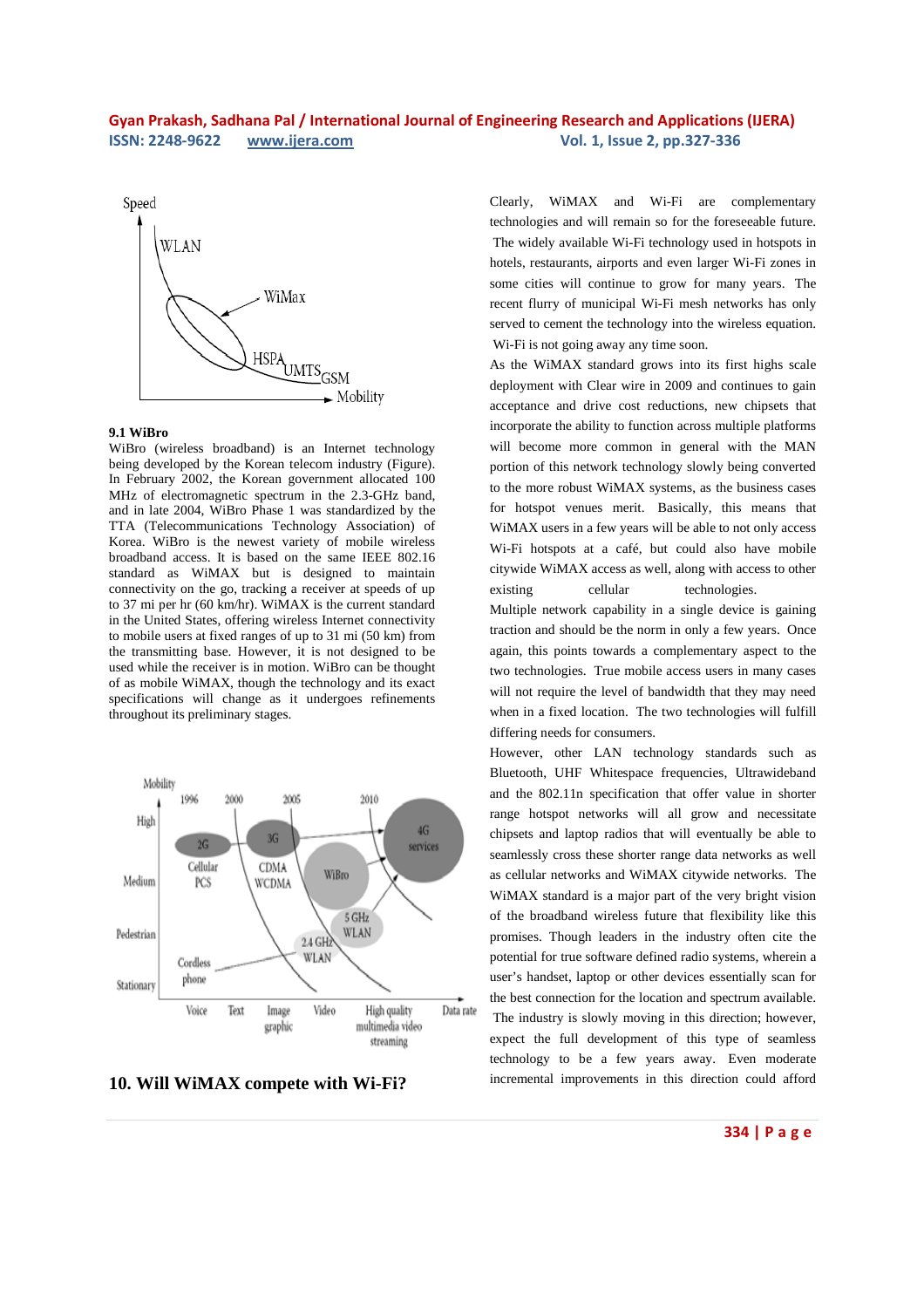consumers benefits that are essentially impossible with wireline technologies.

## **11. Benefits of WiMAX**

#### Component Suppliers

• Assured wide market acceptance of developed and components

• Lower production costs due to economies of scale

• Reduced risk due to interoperability Equipment Manufacturers

• Stable supply of low cost components and chips

• Freedom to focus on development of network elements consistent with core competencies, while knowing that equipment will interoperate with third party products

• Engineering development efficiencies

• Lower production costs due to economies of scale Operators and Service Providers

• Lower CAPEX – with lower cost base station, customer premises equipment (CPE), and network deployment costs

• Lower investment risk due to freedom of choice among multiple vendors and solutions

• Ability to tailor network to specific applications by mixing and matching equipment from different vendors

• Improved operator business case with lower OPEX End Users

• Lower subscriber fees

• Wider choice of terminals enabling cost performance analysis

• Portability of terminals when moving locations/networks from WiMAX operator "A" to operator "B"

• Lower service rates over time due to cost efficiencies in the delivery chain.

#### **12. Limitations**

A commonly-held misconception is that WiMAX will deliver 70 Mbit/s over 50 kilometers. In reality, WiMAX can do one or the other — operating over maximum range (50 km) increases bit error rate and thus must use a lower bitrate. Lowering the range allows a device to operate at

higher bitrates. Typically, fixed WiMAX networks have a higher-gain directional antenna installed near the client (customer) which results in greatly increased range and throughput. Mobile WiMAX networks are usually made of indoor "*customer premises equipment*" (CPE) such as desktop modems, laptops with integrated Mobile WiMAX or other Mobile WiMAX devices. Mobile WiMAX devices typically have an omni-directional antenna which is of lower-gain compared to directional antennas but are more portable. In practice, this means that in a line-of-sight environment with a portable Mobile WiMAX CPE, speeds of 10 Mbit/s at 10 km could be delivered However, in urban environments they may not have line-ofsight and therefore users may only receive 10 Mbit/s over 2 km. Higher-gain directional antennas can be used with a Mobile WiMAX network with range and throughput benefits but the obvious loss of practical mobility. Like most wireless

systems, available bandwidth is shared between users in a given radio sector, so performance could deteriorate in the case of many active users in a single sector. In practice, many users will have a range of 2-, 4-, 6-, 8-, 10- or 12 Mbit/s services and additional radio cards will be added to the base station to increase the capacity as required.

Because of this, various granular and distributed network architectures are being incorporated into WiMAX through independent development and within the 802.16j mobile multi-hop relay (MMR) task group. This includes wireless mesh, grids, network remote station repeaters which can extend networks and connect to backhaul.

## **13. Future of WiMAX**

## **13.1 The IEEE 802.20 Standard**

The IEEE 802.20 standard is a broadband wireless networking technology that is being standardized for deployment by mobile communications service providers, in portions of their licensed spectrum. The capacity of 802.20 is projected to be 2 Mbps per user, and its range is comparable to 3G cellular technologies, namely, up to 5 km. More typical deployments will be in the neighborhood of 1 to 3 km. Finalization of the 802.20 standard is not expected soon. The 802.20 standard has been under development since late 2002, but the going has been slow, to say the least. 802.20 and 802.16e, the mobile WiMAX specification, appear similar at first glance but differ in the frequencies they will use and the technologies they are based on. Standard 802.20 will operate below 3.5 GHz, whereas mobile WiMAX will work within the 2-GHz to 6- GHz bands. Further, as the name suggests, 802.16e is based on WiMAX, with the goal of having WiMAX transmitters being able to support both fixed and mobile connections. Although the 802.20 group will be back at work later, the 802.20 technology is alluring, with promises of low-latency 1-Mbps connections being sustained even at speeds of up to 150 mph, but we are going to have to wait a couple of years for it.

![](_page_8_Figure_27.jpeg)